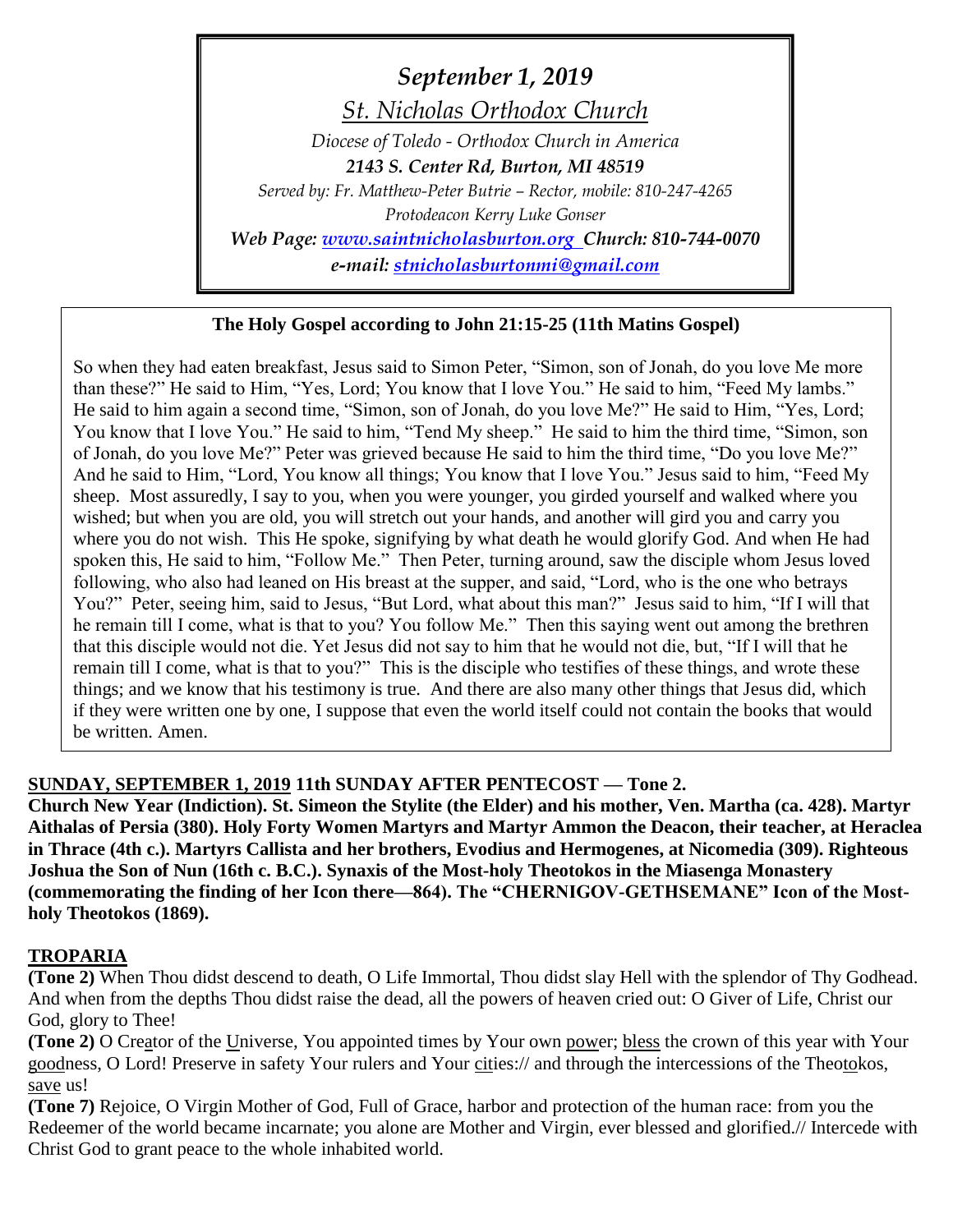**(Tone 1)** You were a pillar of patient endurance, having imitated the Forefathers, O  $\land$ Venerable One: Job in suffering and Joseph in temptations. You lived like the Bodiless Ones while yet in the flesh, O Simeon, our Father.// Beseech Christ God that our souls may be saved!

**(Tone 4)** In truth you were revealed to your flock as a rule of faith, a model of meekness, and teacher of abstinence, so you won the heights by humility, and riches by poverty, O Holy Father Nicholas, intercede with Christ God to save our souls.

## **KONTAKION**

**(Tone 4)** O Creator and Master of time and the ages, Triune and Merciful God of all: grant blessings for the course of this year, and in Your boundless mercy save those who worship You and cry out in fear:// "O Savior, grant blessings to all mankind!"

### *The Prokeimenon in the Third Tone:* **Great is our Lord and abundant in power! / His understanding is beyond measure!**

*v:* **Praise the Lord! For it is good to sing praises to our God.**

**THE READING FROM THE FIRST EPISTLE PAUL TO TIMOTHY (2:1-7)** Timothy, my son, I exhort first of all that supplications, prayers, intercessions, and giving of thanks be made for all men, for kings and all who are in authority, that we may lead a quiet and peaceable life in all godliness and reverence. For this is good and acceptable in the sight of God our Savior, who desires all men to be saved and to come to the knowledge of the truth. For there is one God and one Mediator between God and men, the Man Christ Jesus, who gave Himself a ransom for all, to be testified in due time, for which I was appointed a preacher and an apostle  $-I$  am speaking the truth in Christ and not lying  $-a$ teacher of the Gentiles in faith and truth.

### *Alleluia, Tone 4*

*v:* **Praise is due to You, O God, in Zion, and prayers shall be lifted up to You in Jerusalem.** *v:* **Bless the crown of the year with Your goodness, O Lord!**

**THE HOLY GOSPEL ACCORDING TO LUKE (4:16-22)** At that time Jesus came to Nazareth, where He had been brought up. And as His custom was, He went into the synagogue on the Sabbath day, and stood up to read. And He was handed the book of the prophet Isaiah. And when He had opened the book, He found the place where it was written: "The Spirit of the LORD is upon Me, because He has anointed Me to preach the gospel to the poor; He has sent Me to heal the brokenhearted, to proclaim liberty to the captives and recovery of sight to the blind, to set at liberty those who are oppressed; to proclaim the acceptable year of the LORD." Then He closed the book, and gave it back to the attendant and sat down. And the eyes of all who were in the synagogue were fixed on Him. And He began to say to them, "Today this Scripture is fulfilled in your hearing." So all bore witness to Him, and marveled at the gracious words which proceeded out of His mouth. And they said, "Is this not Joseph's son?"

### **COMMUNION HYMN:**

Bless the crown of the year with Your goodness, O Lord! Alleluia, Alleluia, Alleluia!

**THE BEGINNING OF THE CHURCH YEAR (SEPTEMBER 1)** For the maintenance of their armed forces, the Roman emperors decreed that their subjects in every district should be taxed every year. This same decree was reissued every fifteen years, since the Roman soldiers were obliged to serve for fifteen years. At the end of each fifteen-year period, an assessment was made of what economic changes had taken place, and a new tax was decreed, which was to be paid over the span of the fifteen years. This imperial decree, which was issued before the season of winter, was named *Indictio*, that is, Definiton, or Order. This name was adopted by the emperors in Constantinople also. At other times, the latter also used the term *Epinemisis*, that is, Distribution (*Dianome*). It is commonly held that Saint Constantine the Great introduced the Indiction decrees in A.D. 312, after he beheld the sign of the Cross in heaven and vanquished Maxentius and was proclaimed Emperor in the West. Some, however (and this seems more likely), ascribe the institution of the Indiction to Augustus Caesar, three years before the birth of Christ. Those who hold this view offer as proof the papal bull issued in A.D. 781 which is dated thus: *Anno IV, Indictionis LIII* -that is, the fourth year of the fifty-third Indiction. From this, we can deduce the aforementioned year (3 B.C.) by multiplying the fifty-two complete Indictions by the number of years in each (15), and adding the three years of the fifty-third Indiction. There are three types of Indictions: 1) That which was introduced in the West, and which is called Imperial, or Caesarean, or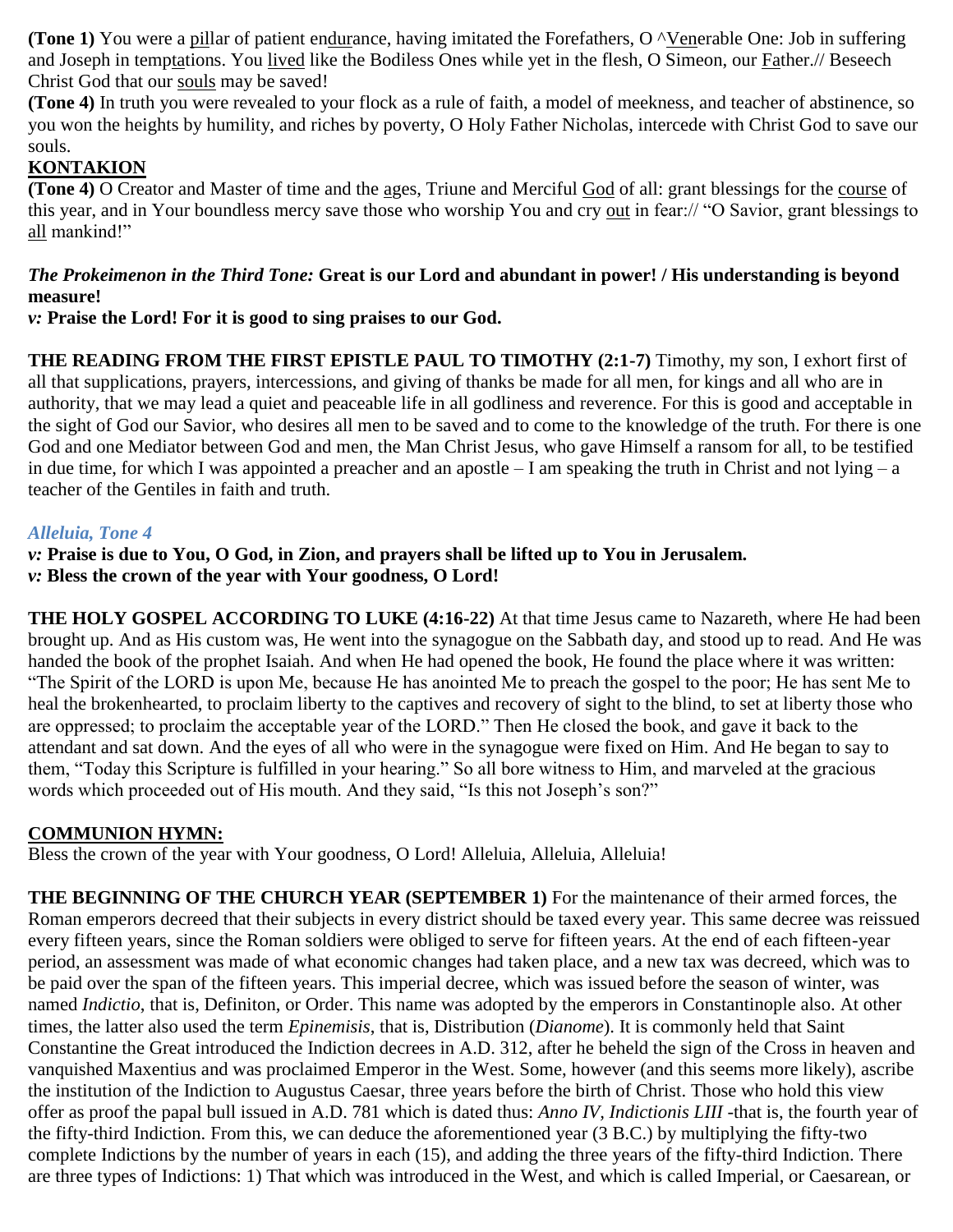Constantinian, and which begins on the 24th of September; 2) The so-called Papal Indiction, which begins on the 1st of January; and 3) The Constantinopolitan, which was adopted by the Patriarchs of that city after the fall of the Eastern Empire in 1453. This Indiction is indicated in their own hand on the decrees they issue, without the numeration of the fifteen years. This Indiction begins on the 1st of September and is observed with special ceremony in the Church. Since the completion of each year takes place, as it were, with the harvest and gathering of the crops into storehouses, and we begin anew from henceforth the sowing of seed in the earth for the production of future crops, September is considered the beginning of the New Year. The Church also keeps festival this day, beseeching God for fair weather, seasonable rains, and an abundance of the fruits of the earth. The Holy Scriptures (Lev. 23:24-5 and Num. 29:1-2) also testify that the people of Israel celebrated the feast of the Blowing of the Trumpets on this day, offering hymns of thanksgiving. In addition to all the aforesaid, on this feast we also commemorate our Saviour's entry into the synagogue in Nazareth, where He was given the book of the Prophet Esaias (Isaiah) to read, and He opened it and found the place where it is written, "The Spirit of the Lord is upon Me, for which cause He hath anointed Me..." (Luke 4:16-30). It should be noted that to the present day, the Church has always celebrated the beginning of the New Year on September 1. This was the custom in Constantinople until its fall in 1453 and in Russia until the reign of Peter I. September 1 is still festively celebrated as the New Year at the Patriarchate of Constantinople; among the Jews also the New Year, although reckoned according to a moveable calendar, usually falls in September. The service of the Menaion for January 1 is for our Lord's Circumcision and for the memorial of Saint Basil the Great, without any mention of its being the beginning of a new year.

*from www.goarch.org*

September 1, 2019

# ခရွို့လ ခရွို့လ ခရွို့လ ခရွို့လ ခရွို့လ ခရွို့လ ခရွို့လ ခရွို့လ ခရွို့လ ခရွို့လ ခရွို့လ ခရွို့လ ခရွို့လ ခရွို့လ **CANDLE INTENTIONS FOR THE HEALTH AND BLESSINGS OF**

Mary Popoff successful surgery & good healing Teta Dorothy Angelo & Mary and Alex Popoff Helen Papadopoulos

### **CANDLE INTENTIONS FOR BLESSED REPOSE**

Rose Goodman Blessed Repose~Memory Eternal Dorothy Goodman Tom & Stella Branoff **Linda Branoff** Linda Branoff **Linda Branoff** Our sweet grandson Andrew Thomas Panoff (1 yr.) Baba & Dedo Sam Popoff Blessed Repose~Memory Eternal Dorothy Goodman & family Michael Goodman (40 days) Blessed Repose~Memory Eternal Aunt Dorothy Cheryl Ellis Susie & Les Ford Andrew Panoff (1 yr.) Helen Ethington (6 mo.) Gonsers Sam Papadopoulos Helen Papadopoulos

န္ကြိုးေခါင္ဆိုေခါင္ဆိုေခါင္ဆိုေရာင္းေခါင္းေခါင္ဆိုေခါင္ဆိုေနတဲ့ ေခါင္းေခါင္းေခါင္ဆိုေခါင္ဆိုေ

**WELCOME** to all our friends and visitors. Please join us in our fellowship hall.

**COFFEE & DONUTS** are provided today by the Goodman family in memory of Michael Goodman (40 days).

**MEMORY ETERNAL – CHRIST IS RISEN!** Rose Goodman fell asleep in the Lord on Tuesdayy, August 27. She is the wife of John, mother of Stephen, Dennis (wife Eileen), the late Michael and late daughter-in-law Susan, grandmother of Benjamin and sister-in-law of Dorothy Goodman. Visitation at Swartz Funeral Home on Friday, September 6 from 4-8 p.m with Parastas at 7 pm. Rose will be brought to church at 8 am Saturday, September 7. At 9 am will be Divine Liturgy followed by visitation at 10:30 am and funeral at 11 am. Burial in Great Lakes National Cemetery on Tuesday, September 10 at 9 am. Christ rest her in the light of His Face. Bog da i prosti! Christ is risen!

**BINGO** Sunday, September  $8<sup>th</sup>$  after Divine Liturgy. 3 bingo cards & lunch is only \$10! Plenty of prizes. There is a sign up sheet in the parish hall for those who will be attending.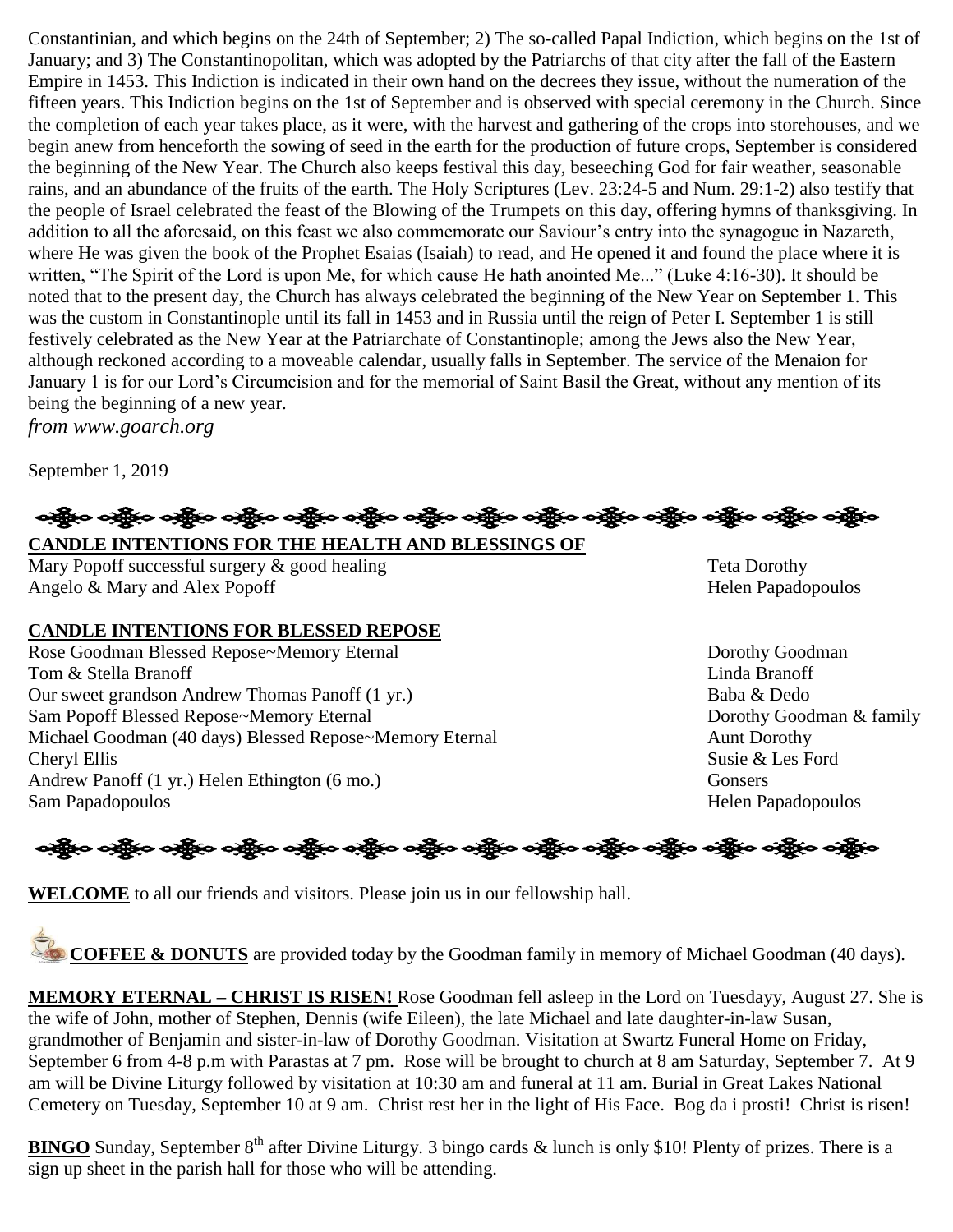### **CHURCH SCHOOL NEWS**



 $\triangle$  Church School will begin on Sunday, September 15<sup>th</sup>. The New Year will begin with prayers during the Liturgy for the teachers and students and a blessing after Communion for them as they go to class. See you then!

**THANK YOU** all for being so kind to my sister, Cheryl Ellis, through the years. She loved you guys & it means so much to me that you were there for her in her time of need  $\&$  her last hour. God bless your entire church family. *Teresa Cross*

## **OUR CHARITY MINISTRIES**

**HOPE IN A BOX** is collecting bar & hand soap for the month of September. Place the items in the blue box in the hall. Catholic Charities Community Closet will distribute the items.

**FOOD DRIVE** Place non-perishable food items in the other blue box in the hall.

**SOCKTOBER!** During Socktober we encourage donations of warms socks of all sorts. We will also begin distributing coats and winter gear in October.



**BLESSING OF ICONOGRAPY** at Dormition Monastery, Rives Junction. From the Monastery website: "On Saturday, September 7th, we will bless the iconography of the Church. Liturgy will begin at 9am, followed by the Lesser Blessing of Waters and the blessing of the iconography. Lunch will follow. All are invited to join in this celebration, thanking God for the many people who have supported this work.

**COMMUNITY PET BLESSING** on September 10<sup>th</sup> at 6:30 at Adopt-a-Pet in Fenton. St. Mary Magdalene provides a pet blessing in conjunction with adopt-a-pet.

**KONEVETS QUARTET** Tuesday, September 17<sup>th</sup> at 6:30 pm. Please spread the word! Flyers are in the parish hall to post in your community. If you would like to host the quartet overnight that evening following the concert, please see Fr. Matthew.

**ORTHODOX WOMEN 27th ANNUAL RETREAT** October 4, 5 & 6 at the Holy Dormition Monastery.

### **Weekly Schedule:**

| <b>Today</b>                                                        | Parastas for Michael Goodman (40 days)                                   |  |
|---------------------------------------------------------------------|--------------------------------------------------------------------------|--|
| <b>Monday, Sept 2</b>                                               | <b>Office Closed for Labor Day</b>                                       |  |
| <b>Wednesday, Sept 4</b><br>$9:30 \text{ am}$<br>$11:30 \text{ am}$ | Divine Liturgy<br><b>Adult education class</b> (please note time change) |  |
| Thursday, Sept 5                                                    |                                                                          |  |

# 9 am-12:30 pm North End Soup Kitchen

| <b>Friday, Sept 6</b> |                                                    |
|-----------------------|----------------------------------------------------|
| $4$ to $8$ pm         | Visitation for Rose Goodman at Swartz Funeral Home |
| 7 pm                  | Parastas for Rose Goodman at Swartz Funeral Home   |